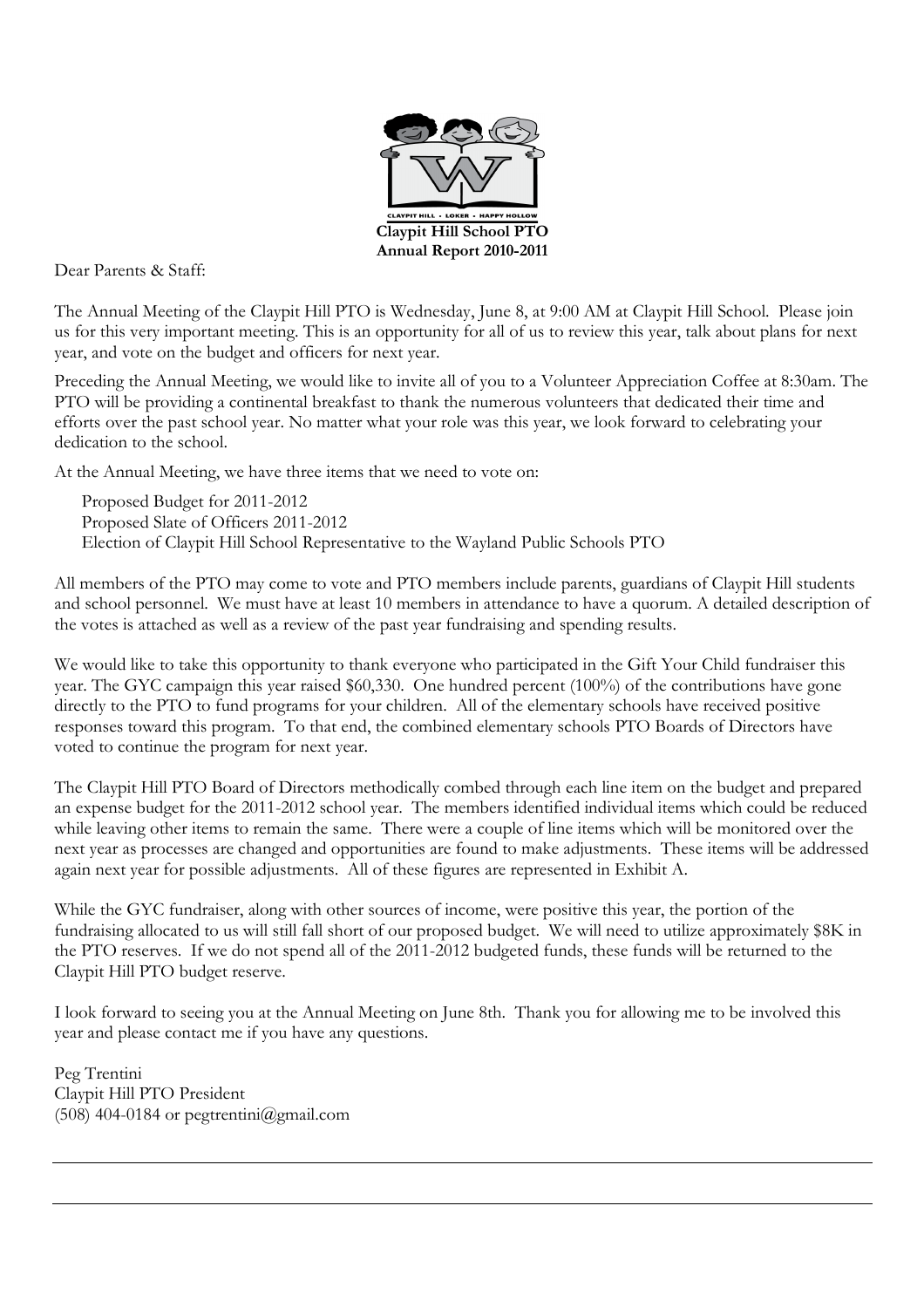# Table of Contents

| Review of 2010-2011 School Year              |             | Page 3 |
|----------------------------------------------|-------------|--------|
| <b>Annual Meeting Votes</b>                  |             | Page 4 |
| 2011-2012 Claypit Hill Expenditures Budget   | (Exhibit A) | Page 5 |
| 2011-2012 Claypit Hill Wish List (Exhibit B) |             | Page 6 |
| Budget Line Item Detail (Appendix I)         |             | Page 7 |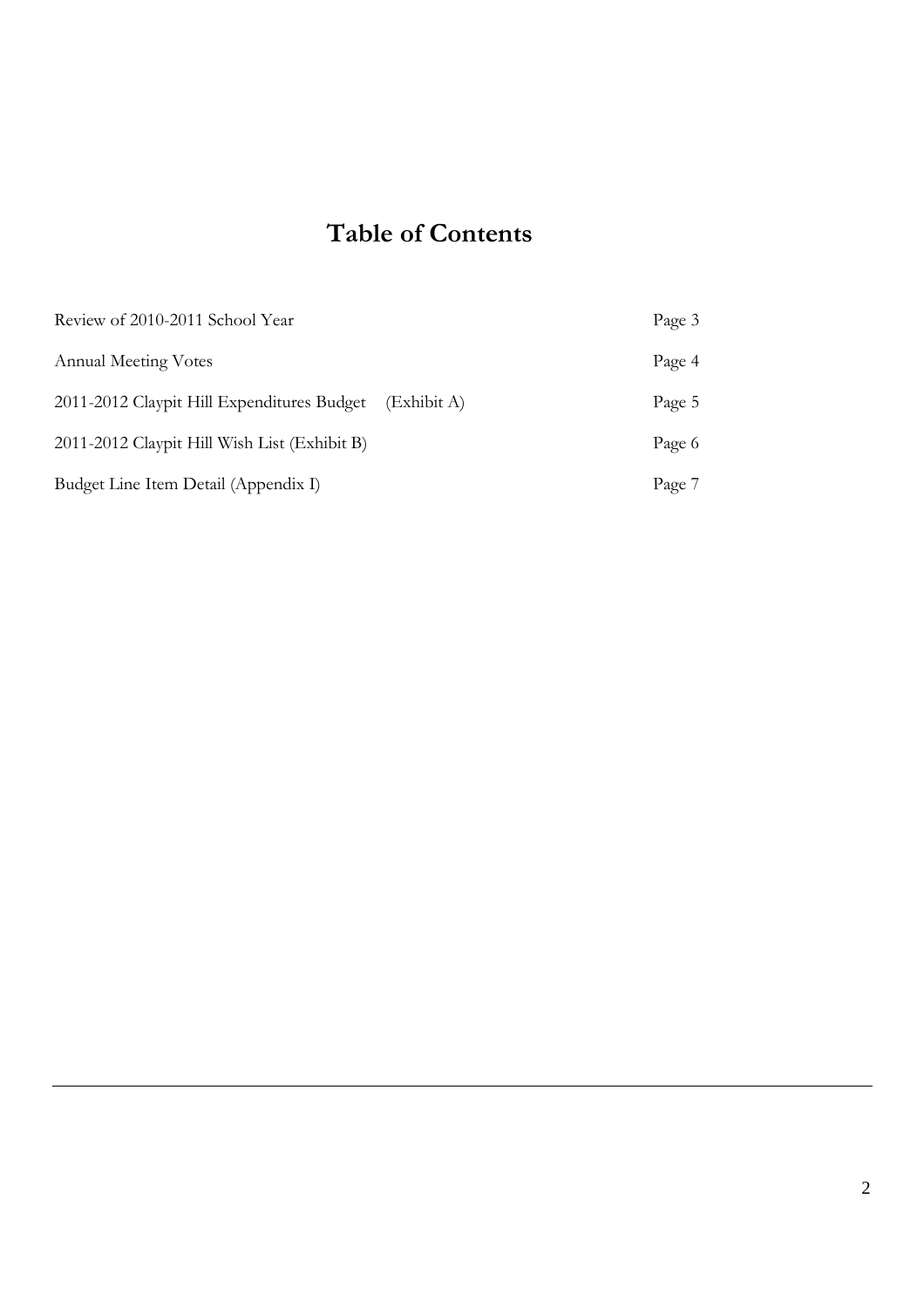#### REVIEW OF 2010-2011:

The Wayland Elementary School PTO raised the following funds in the 2010-2011 school year:

#### PTO Fundraising

| Gift Your Child                          | \$60,331 |
|------------------------------------------|----------|
| School Pictures                          | \$7,460  |
| Book Fair                                | \$13,857 |
| Community Events including:              |          |
| Bingo/Ice Cream Social/Worlds Fair/Other | \$8,024  |
|                                          | \$89,672 |

Based on the distribution formula of number of students and grades in each elementary school, the Claypit Hill PTO should expect to receive approximately \$38,100 to spend during the 2011-2012 school year.

For the 2010-2011 school year, the Claypit Hill PTO had an expense budget of approximately \$51,000 and spent the funds as follows:

The PTO provided the sole funds for the following programs:

Fifth Grade End of Year Performance Student Directory Cultural Enrichment Programs Staff Appreciation Activities

Grade Level Enrichment Staff Grants (funding for conferences)

Our PTO contributed to the following annual expenses:

| <b>Classroom Teacher Support</b>         | Community Outreach             |
|------------------------------------------|--------------------------------|
| <b>Musical Activities</b>                | Staff Teambuilding             |
| METCO Late Bus and After School Programs | Principal's Discretionary Fund |
| Building and Grounds Beautification      |                                |

The PTO also funded one-time requests that added value to our schools as follows:

| 11 Classroom licenses for RAZ Kids          | SmartPal Classroom Kit                    |
|---------------------------------------------|-------------------------------------------|
| One classroom set of Activote "voting eggs" | Headphones for Lexia                      |
| Indoor recess equipment                     | Various playing balls and container       |
| Three DVDs for Music Department             | 2 Alto Xylophones and 1 Soprano Xylophone |
| Seat Cushions for Special Education         | Ball Chair for Special Education          |
|                                             |                                           |

Several social activities were organized by the PTO throughout the year to promote a sense of community, including: School Picnic and Ice Cream Social 5<sup>th</sup> Grade Picnic and Roller Kingdom Social New Family Coffee Bingo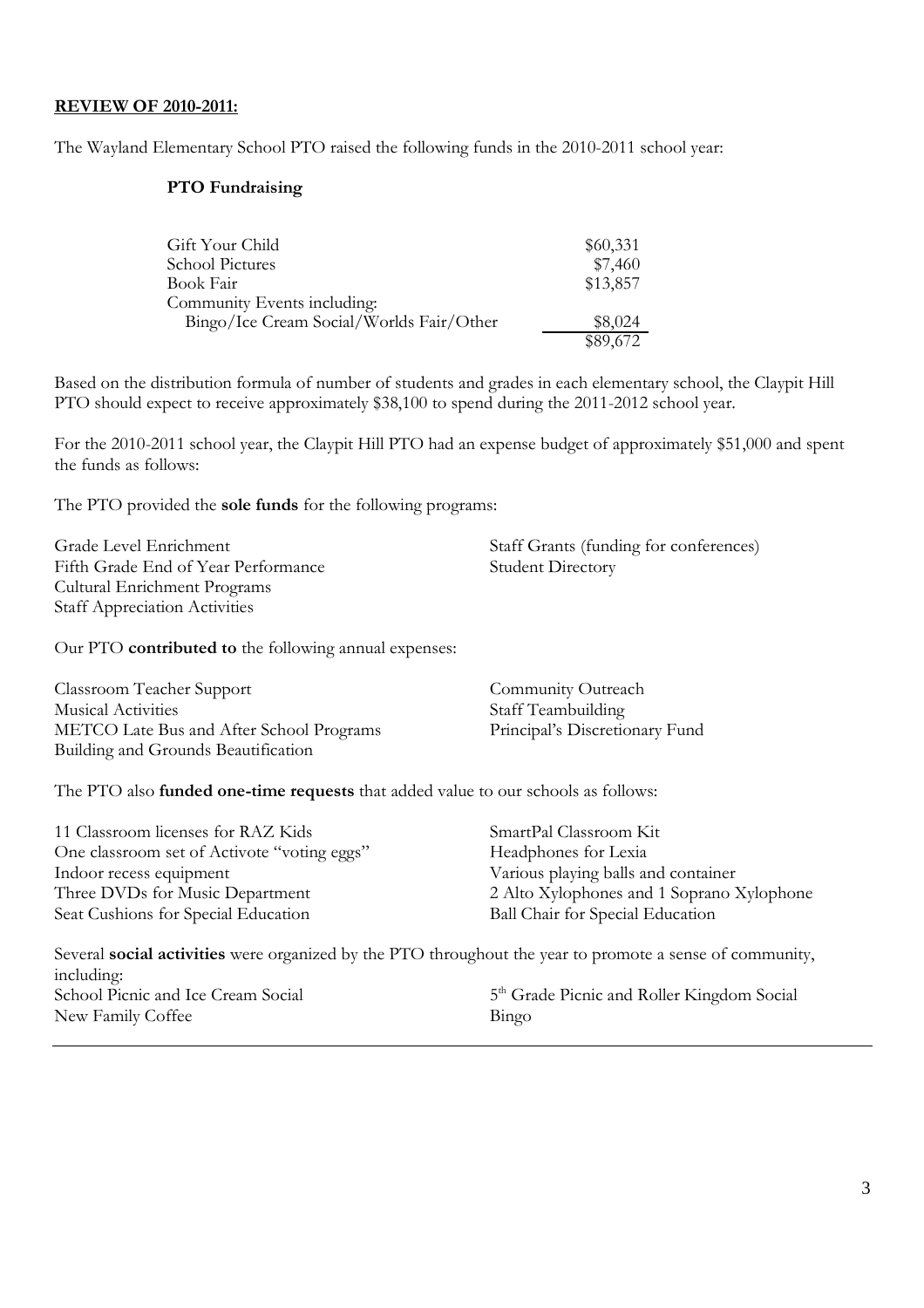# ANNUAL MEETING VOTES:

#### VOTE #1: 2011-2012 Budget

After each year of fundraising, we plan for the next year's spending. All elementary PTO fundraising is pooled town-wide, and the proceeds are divided among the three schools based on a formula that takes into account the number of students and grades in each of the elementary schools.

The steps in our budget process include:

- 1. PTO President and Treasurer draft a preliminary budget for recurring line items.
- 2. The Wish List Committee is formed consisting of the school staff and faculty, grade and specialist teachers, PTO board members and parents.
- 3. Wish list applications are solicited, received and reviewed.
- 4. The PTO Board met and voted on the budget and wish list.
- 5. The PTO Board met with the principal and administrator to review the budget and the wish list.
- 6. The recommended budget is then presented to the PTO at the Annual Meeting for approval or modification.
- 7. The approved 2010-2011 Budget compared to the proposed 2011-2012 is on Exhibit A.
- 8. The proposed Wish List is on Exhibit B.

#### VOTE # 2: Proposed Slate of Claypit Hill PTO Officers 2011-2012

The PTO Board oversees the appointment of committee heads, the work of the committees, and the expenditure of funds based on the approved budget. The Board can only vote to spend money that is left over in the budget, to cover an overrun for an approved item, or to carry over money from the previous year. Any other allocation of funds must be approved at a general PTO meeting.

This year's nominating committee proposes the following candidates for the Executive Board for the 2011-2012 school year.

| President:      | Niki Duffy             |
|-----------------|------------------------|
| Vice President: | TBD (candidate review) |
| Secretary:      | Peg Trentini           |
| Treasurer:      | TBD (candidate review) |
| Ways and Means: | TBD (candidate review) |

# VOTE #3: Electing a Claypit Hill Representative to the Wayland Public Schools PTO

The Wayland Public Schools PTO is governed by a town-wide Board, which will consist of the President of each PTO plus one other elected representative from each school. This year's nominating committee proposes the following candidate for the Wayland Public Schools PTO Board for the 2011-2012 school year:

Claypit Hill Representative: TBD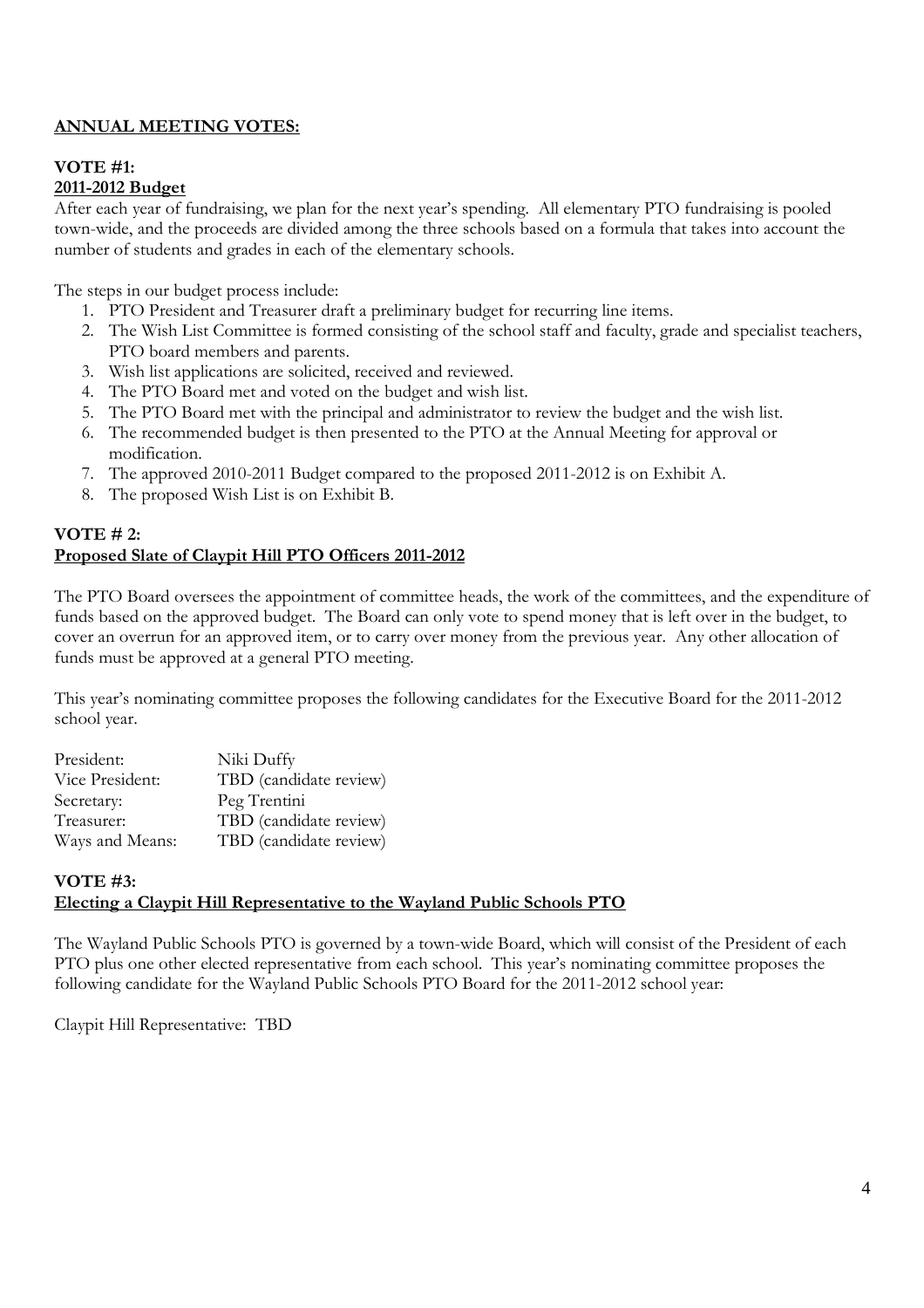# EXHIBIT A

#### Claypit Hill School PTO Proposed 2011-2012 Expenditure Budget

|                                       | 2010 - 2011 Budget | Proposed 2011 - 2012<br><b>Budget</b> |
|---------------------------------------|--------------------|---------------------------------------|
| <b>Expense</b>                        |                    |                                       |
| 6100 - Educational Programs           |                    |                                       |
| 6108 - Art Show                       | 400.00             | 0.00                                  |
| 6110 - Author/Illustrator Visit       | 1,300.00           | 1,300.00                              |
| 6112 - Building and Grounds           | 750.00             | 750.00                                |
| 6114 - Cultural Enrichment            | 4,100.00           | 4,100.00                              |
| 6116 - Grade Level Activities         | 1,000.00           | 1,000.00                              |
| 6118 - Grade Level Enrichment         | 7,000.00           | 7,000.00                              |
| 6124 - Performing Arts Activities     | 500.00             | 500.00                                |
| 6190 - Curriculum Mat'ls (Book Fair)  | 4,000.00           | 4,000.00                              |
| Total 6100 - Educational Programs     | 19,050.00          | 18,650.00                             |
| 6200 - Staff Support Programs         |                    |                                       |
| 6210 - Teacher's Supplies             | 13,500.00          | 12,500.00                             |
| 6220 - Staff/House Grants             | 2,000.00           | 1,500.00                              |
| 6240 - Staff Appreciation             | 750.00             | 500.00                                |
| 6244 · Team Building                  | 1,000.00           | 800.00                                |
| 6280 - Principal's Discretionary Fund | 3,500.00           | 2,000.00                              |
| 6282 - Student Support Fund           | 800.00             | 450.00                                |
| Total 6200 - Staff Support Programs   | 21,550.00          | 17,750.00                             |
| 6400 - Community Programs             |                    |                                       |
| 6420 - METCO Program                  | 2,250.00           | 2,250.00                              |
| 6460 · PTO Speakers                   | 200.00             | 0.00                                  |
| Total 6400 - Community Programs       | 2,450.00           | 2,250.00                              |
| 6500 - Operating Expenses             |                    |                                       |
| 6502 Directory                        | 500.00             | 250.00                                |
| 6508 - Hospitality                    | 400.00             | 400.00                                |
| 6580 - Operating Expenses             | 250.00             | 250.00                                |
| Total 6500 · Operating Expenses       | 1,150.00           | 900.00                                |
| 6800 - Wish List/Capital Items        | 7,797.74           | 6,560.52                              |
| <b>Total Expense</b>                  | 51,997.74          | 46,110.52                             |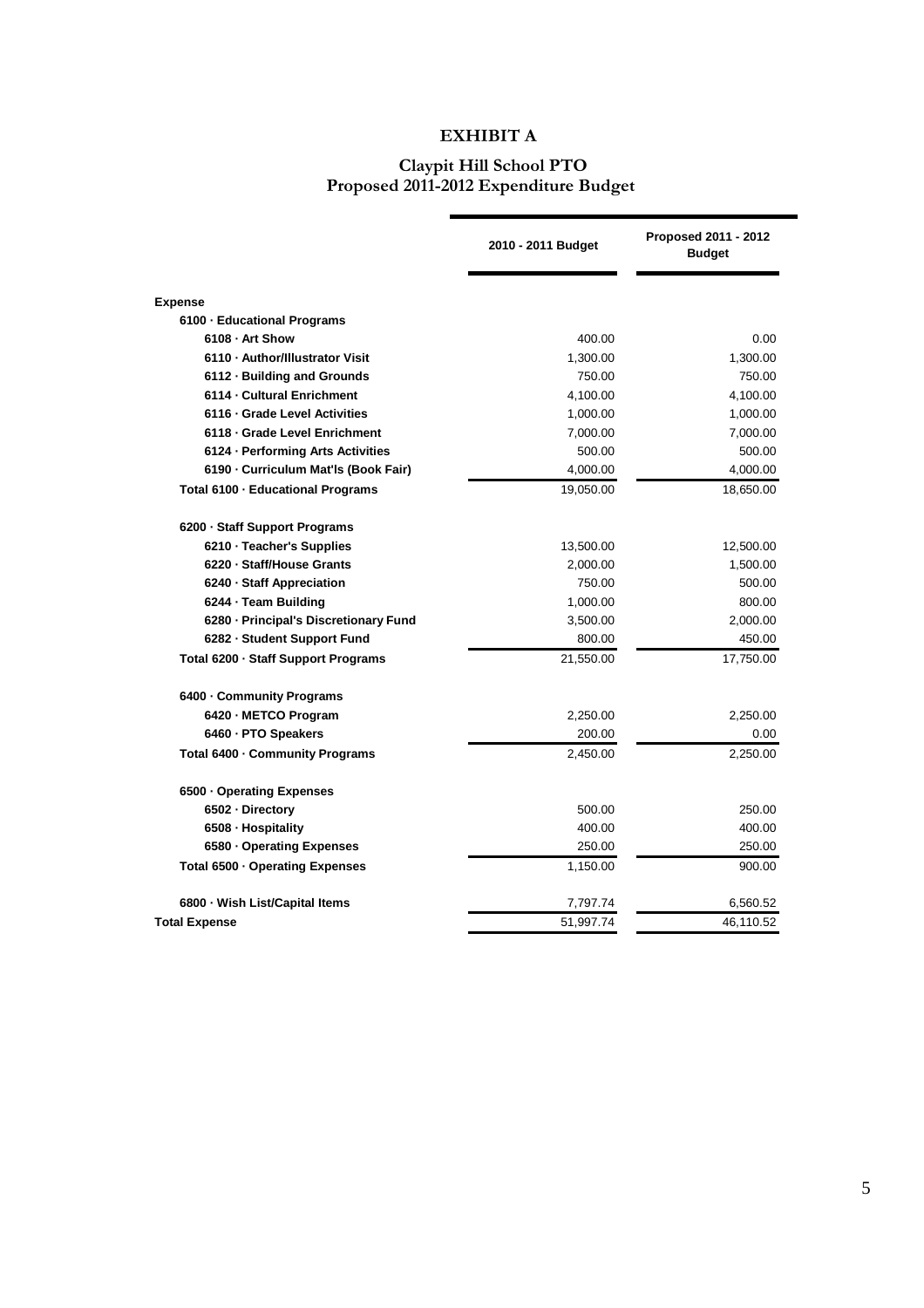# Exhibit B

# Claypit Hill School PTO

# Proposed 2011-2012 Wish List

| <b>Wish List Request</b>                                                     | <b>Expense</b> |
|------------------------------------------------------------------------------|----------------|
| Green Team Recycle Stations - Cafeteria                                      | 800.00         |
| Strings - SmartMusic books                                                   | 600.00         |
| Building and Grounds -- Labor & Materials - new Fences                       | 1,365.16       |
| 5th Grade Team - Cultural Literacy - Resources/Books/Posters/CDs/Materials   | 850.00         |
| 5th Grade - Life Sciences in Classroom                                       | 190.00         |
| Repair Mosaic Tiles outside Front Entrance to school                         | 400.00         |
| 2nd grade Ear phones for computers 16 (4 sets per classrroms (4))            | 175.36         |
| Ear Muffs for 1st and 2nd Grade - "quiet environment for independent work"   | 340.00         |
| Ear Muffs for 4th grade - "quiet environment for independent work"           | 340.00         |
| 3rd Grade - turnover - age of classroom book libraries to less than 4yrs old | 1,500.00       |
|                                                                              | 6,560.52       |